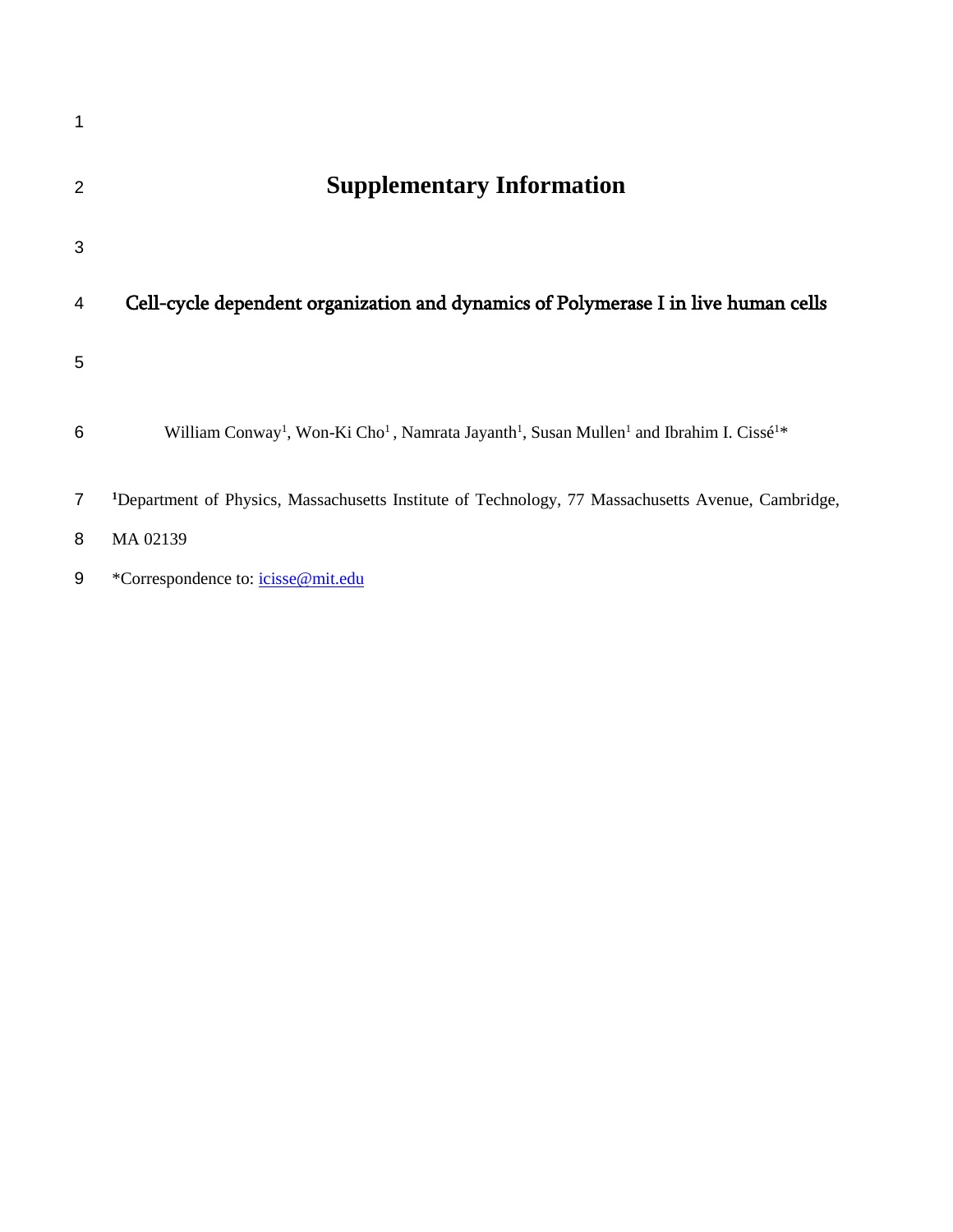## 10 **Supplementary Table 1: sgRNA sequences targeted** *POLR1A* **gene**

11

|    |            | Sequence $(5' \Rightarrow 3')$                 |
|----|------------|------------------------------------------------|
|    | $sgRNA$ #1 | (forward) CACCGTTCAGCCGAATACATCCCGA            |
|    |            | (reverse) AAACTCGGGATGTATTCGGCTGAAC            |
|    | $sgRNA$ #2 | (forward) CACCGCCGCCGCCAGGGCATGTTCT            |
|    |            | (reverse) AAACAGAACATGCCCTGGCGGCGC             |
|    | $sgRNA$ #3 | (forward) CACCGTCGGCTGAAGAGCTCAAGTA            |
|    |            | (reverse) AAACTACTTGAGCTCTTCAGCCGAC            |
|    | $sgRNA$ #4 | (forward) CACCGGTCGGGTAGCGTGCCCAGCC            |
|    |            | (reverse) AAACGGCTGGGCACGCTACCCGACC            |
|    | $sgRNA$ #5 | (forward) CACCGCATTTCCTTCGGGATGTATT            |
|    |            | (reverse) AAACAATACATCCCGAAGGAAATGC            |
| 12 |            | * Red : BbsI restricted DNA overhang sequences |

13

14

15

16

17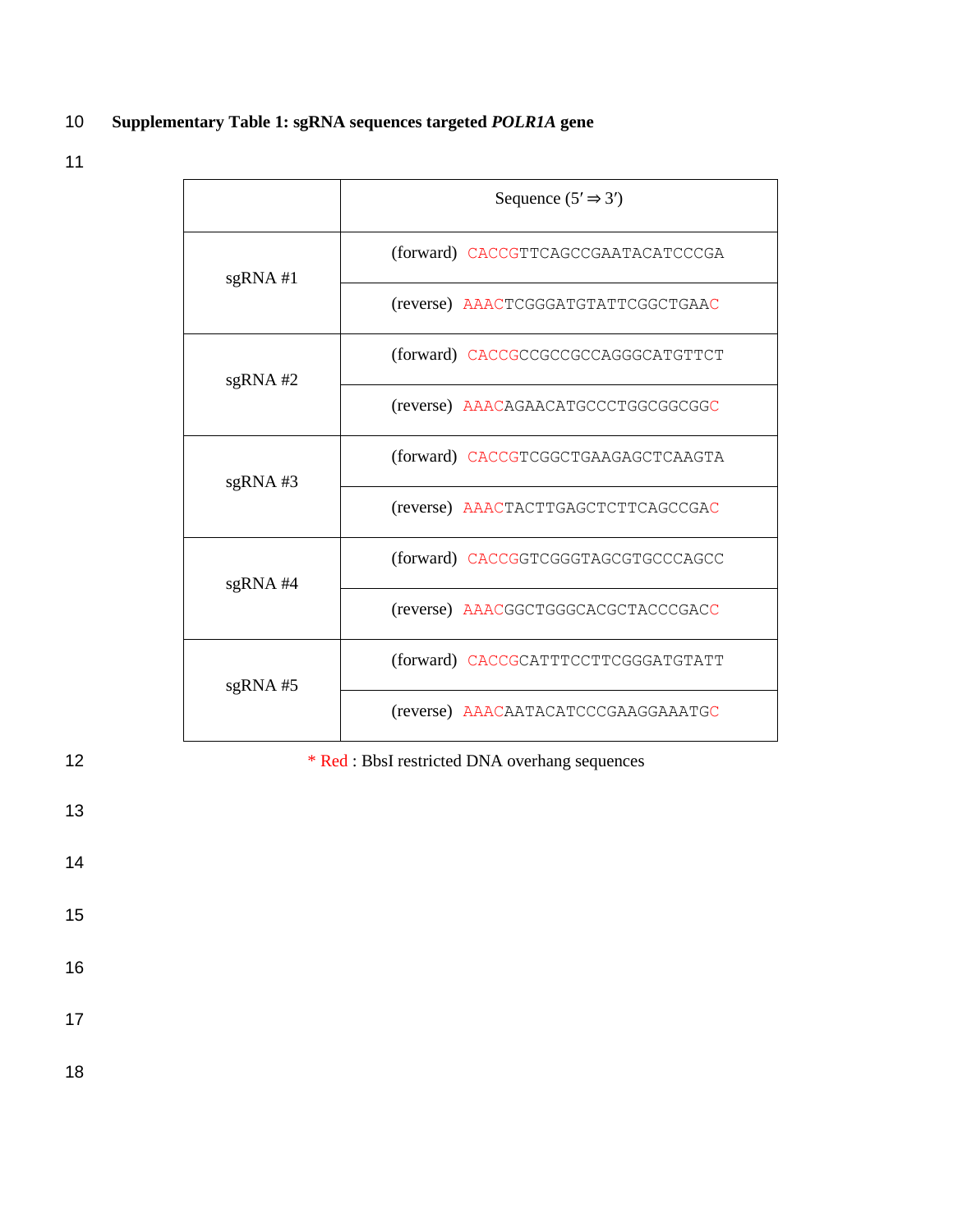## 19 **Supplementary Table 2: Repair template for Dendra2 gene knock-in**

20

|    | Homology             | TTGTACCGTCGACAGCCAGCGAACAGCAGATACAACCGCCATCTTTGATTTCTCTG                                             |
|----|----------------------|------------------------------------------------------------------------------------------------------|
|    |                      | CAGAGCATGTTGGGAAAGCGTGCCTCGACCTTCAGGAAGGTGGGCGCAGTGGG                                                |
|    | left arm             | CGGGGAGCAGGGAACAGCTCCGCTATTGGCTGAAGCGGAAGAAGACGAAAGCAA                                               |
|    |                      | TCATAAAATGGGAGGTTGCAAGCTCATGGTTTGAAAGACTTCGTCACGGAAGCTAA                                             |
|    |                      | AAGCTCTATACACCCGATTTGCCTCGGAGGAATTTTCCTAAATGATTATTTTGATGT                                            |
|    | (5' UTR of           |                                                                                                      |
|    |                      | TTTGTTCCCCCCCCATGTAGAAGTGATCTCATCCACGTAAATGTCGTTCCTGCGAC                                             |
|    | POLR <sub>1</sub> A) | CGCTTCCGCGCGCAAGCGCACGTTGAATCGCGTGGTGACTCCGGGCTTGAGGTTG                                              |
|    |                      | AATTAAGAATAGTCAGGTGGTGAGTGGAACGTCTCTTGGGGTGTCGGAATTCAAAA                                             |
|    |                      | CGGACCTGGAGGATGAACACCCCGGGAATTAACCTGATCAAGGAGGACATGCGCG                                              |
|    |                      | TGAAGGTGCACATGGAGGGCAACGTGAACGGCCACGCCTTCGTGATCGAGGGCG                                               |
|    |                      | AGGGCAAGGGCAAGCCCTACGAGGGCACCCAGACCGCCAACCTGACCGTGAAGG                                               |
|    |                      | AGGGCGCCCCCCTGCCCTTCAGCTACGACATCCTGACCACCGCCGTGCACTACGG                                              |
|    | Dendra <sub>2</sub>  | CAACCGGGTGTTCACCAAGTACCCCGAGGACATCCCCGACTACTTCAAGCAGAGC                                              |
|    |                      | TTCCCCGAGGGCTACAGCTGGGAGCGCACCATGACCTTCGAGGACAAGGGCATCT                                              |
|    | sequence             | GCACCATCCGCAGCGACATCAGCCTGGAGGGCGACTGCTTCTTCCAGAACGTGCG                                              |
|    |                      | CTTCAAGGGCACCAACTTCCCCCCCAACGGCCCCGTGATGCAGAAGAAGACCCTG                                              |
|    |                      | AAGTGGGAGCCCAGCACCGAGAAGCTGCACGTGCGCGACGGCCTGCTGGTGGGC                                               |
|    |                      | AACATCAACATGGCCCTGCTGCTGGAGGGCGGCGCCACTACCTGTGCGACTTCA                                               |
|    |                      | AGACCACCTACAAGGCCAAGAAGGTGGTGCAGCTGCCCGACGCCCACTTCGTGGA                                              |
|    |                      | CCACCGCATCGAGATCCTGGGCAACGACAGCGACTACAACAAGGTGAAGCTGTAC                                              |
|    | Homology             | GAGCACGCCGTGGCCCGCTACAGCCCCCTGCCCAGCCAGGTGTGG <mark>ATG</mark> TTGATCT                               |
|    |                      | CAAAGAACATGCCCTGGCGGCGACTGCAGGGCATTTCATTCGGGATGTATTCAGC                                              |
|    | right arm            | TGAGGAGCTCAAGTAAGGAGTTGGTCGGGTAGCGTGTCCAGCCTGGATCTTGAGG                                              |
|    |                      | TCGGCGCCCTAAACTACGATTCCCAGAAGCGCTTTTGCCCAGTCTATCCTCTTGAG                                             |
|    | (POLR1A              | TCCAGGCTTGTCTGGCGCTTGTCCTGCTGGGAGCCGTAGTTCTGGGAACGT                                                  |
|    |                      | TCCTGGGCCGGCGTGGACTGCCTGGATAAGAGGCCGGTGGTGCTGGGGGAAAGA                                               |
|    |                      | GTTTGCGCTGAGGTAGGGGAATATAAGGGTGGGGAGGGTCCTGGTCTGCAGCGTT                                              |
|    | gene                 | ATCATCTGCCAGTCTCCTCGTTAACTAACAAGCATTTGTGGAATTAACCATAGTGTA                                            |
|    |                      |                                                                                                      |
|    | sequence)            | CTTCAAGTGTCAGTTCAGGCGTTAACTTCTCTTTGCTAGGACCCTGCTATAAGCTTT                                            |
|    |                      | <b>ATTGAT</b>                                                                                        |
| 21 |                      | * Green: start site of Dendra2 * Yellow: start site of POLRIA * Red bolded letters : silent mutation |
|    |                      |                                                                                                      |

22

23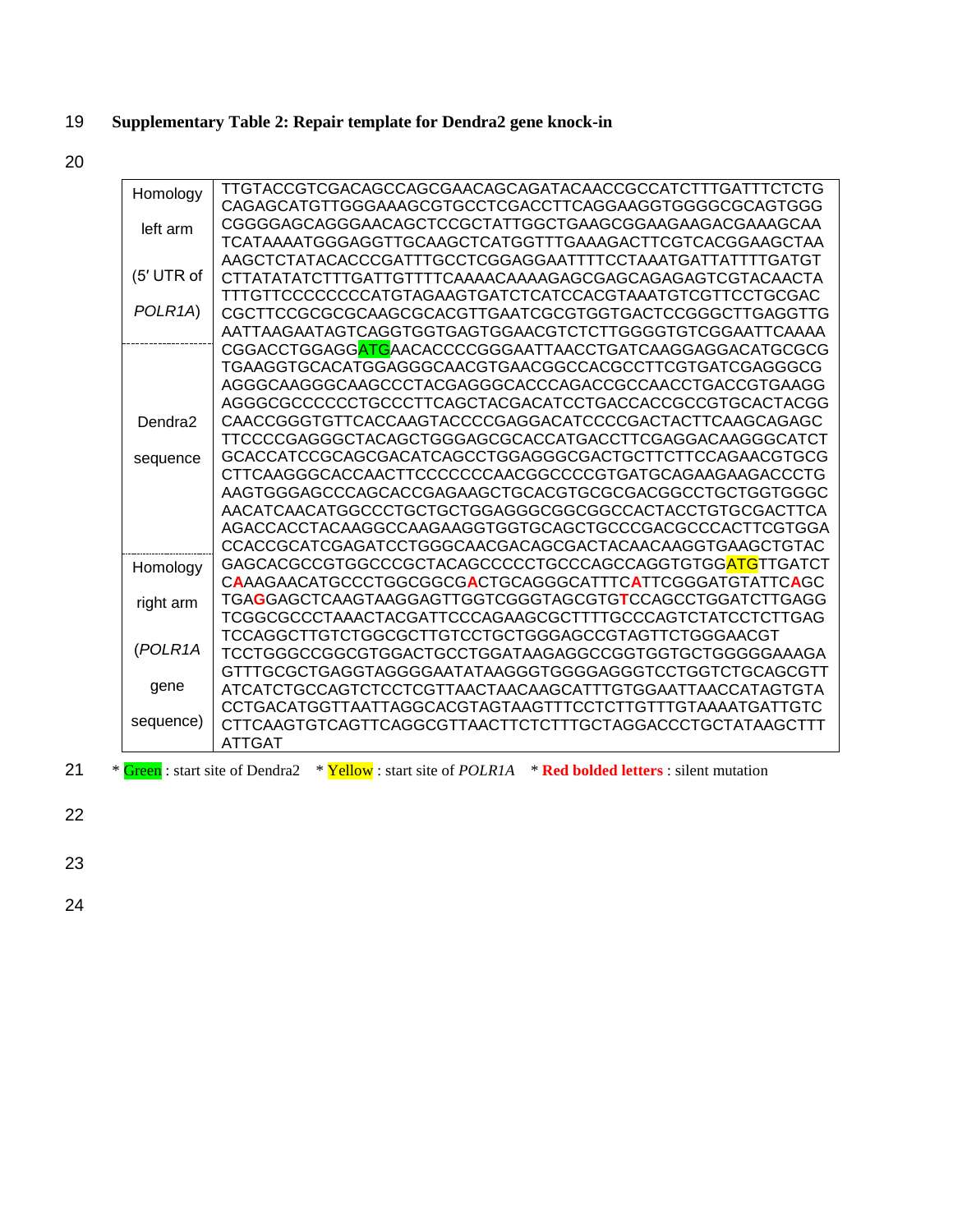



 As a pilot experiment to verify the results of our CRISPR knockin, we expressed a Dendra2 cloned RPA40 (AddGene, Plasmid #17658) vector in a wild type U2OS cell line. (**a**) A bright field image of a Dendra2- RPA40 over-expressed cell. (**b**) A conventional image shows pre-converted Dendra2 signals in the cell. (**c**) A super-resolution reconstructed image showing bright Dendra2-Pol I clustered spots in nucleoli. (**d**) A representative tcPALM plot of a Pol I clustered locus (yellow circle in c) shows a stable cluster from the start of image acquisition.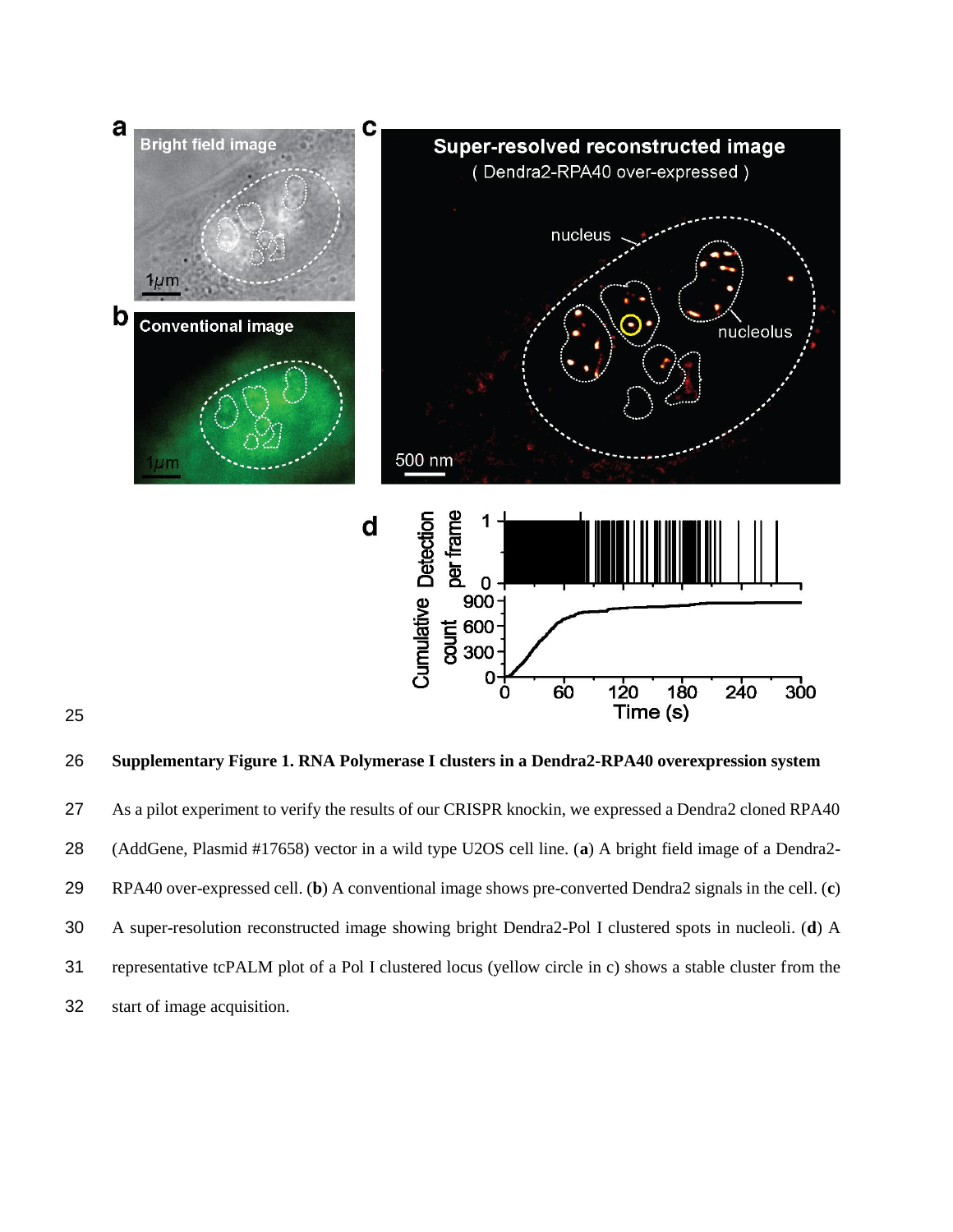



## **Supplementary Figure 2. Fluorescence activated cell sorting (FACS) dot plots**

 Cells transfected with sgRNA#1-Cas9 construct along with Dendra2 repair template were sorted using FACS to identify fluorescent cells. A dot plot shows measurements of side scatter (SSC) and fluorescence detection of pre-converted Dendra2 through FITC filter (488-nm excitation) for 10,794 cells. We set a sorting threshold on the maximum intensity detected in wild type cells to isolate successfully transfected cells. 0.67% of the fluorescent cells displaying intensities above the threshold were collected for live cell imaging.